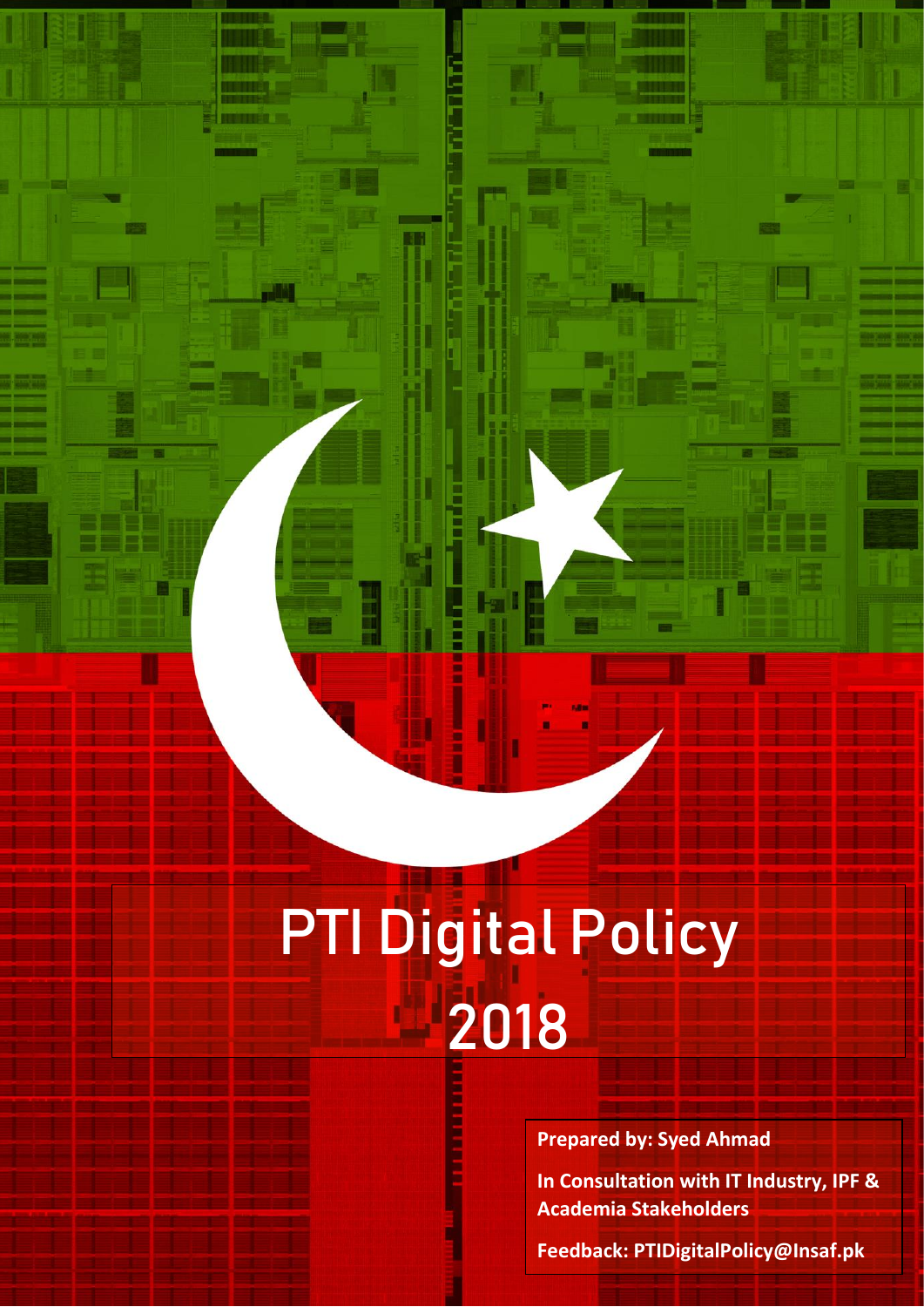## The Digital Dream and Bitter Reality

While other developing countries used IT to strengthen their economy and safeguard their nation's future, Pakistan's successive governments failed to come up with a long-term and committed approach to digital economy. Pakistan has lost 20 years of potential progress in field of IT and underperformed by a factor of 5.

#### Overview of Existing Government Performance

Beyond the photo-ops and blog posts government performance in IT sector has been dismal. Government policies in the past 5 years are characterized by competition with private sector and maintaining control in a decentralized and fragmented environment. In absence of sponsorship and direction from highest level, each department at federal and provincial level created its own digital strategy competing with each other to have maximum share of resources, budgets and control. These departments including NADRA, PRAL, MoIT, PITB amongst others also competed with the IT industry whereas leading governments around the world (Singapore, India etc.) have worked in close partnership with the IT industry to help them develop capabilities and eventually compete at global level.

Instead of creating holistic and long-term strategy to solve the core issues facing the IT industry the government departments focused on redundant projects with limited and short-term impact such as startup incubators and internships/shorttraining programs.

The IT industry has grown organically over the past 30 years without any significant

help from the government. Indian IT exports stand at \$126B, Philippines at \$26B while Pakistan has less than \$2B to show for. In absence of job opportunities in formal sector, an oversized number of workforce joined freelancing platforms facing its own set of problems. Startups have also been exposed to very difficult business environment in Pakistan in which generating revenues or sustainability has been impossible beyond incubation stage.

Biggest issues facing the IT industry in Pakistan are:

#### 1. Lack of Quality Human Resource

Many Pakistani universities are producing poor quality IT graduates. More than 70% of the 20,000+ IT graduates produced annually are unemployable. Companies struggle to hire to meet demand while most students do not get adequate jobs even after completing expensive higher education. There has been no serious intervention to improve the quality or quantity of IT graduates.

2. Lack of Government Sponsored Projects (E-Government/Public Private Partnership) Pakistan's image and perception has been biggest issue for IT companies in attracting large-scale contracts from abroad. In absence of adequate market access, government could support IT industry as the largest buyer of IT services hence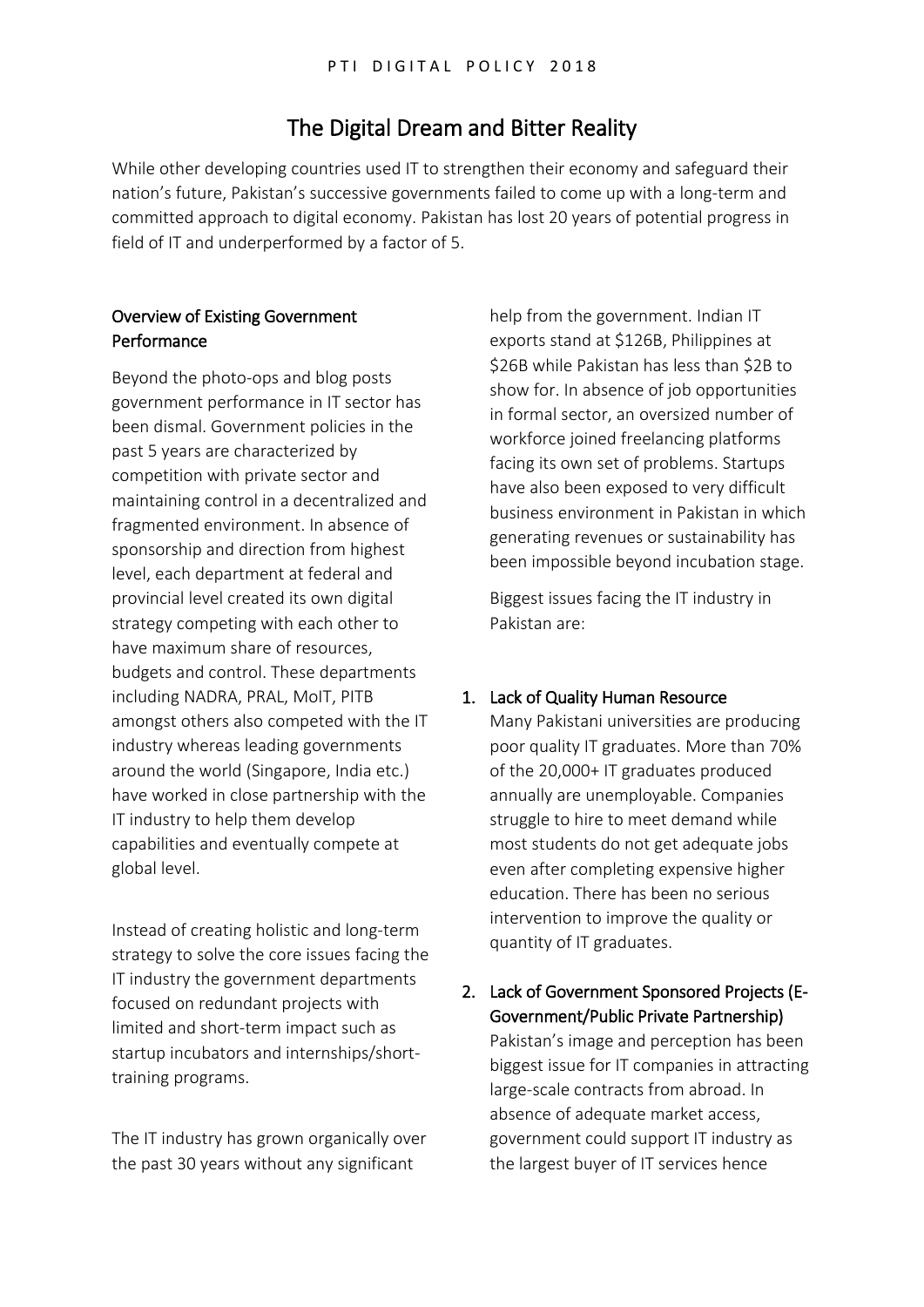building capacity and experience necessary to compete globally. Instead of supporting the industry, government departments competed against the industry to execute most of the egovernment projects themselves. This resulted in weakening of the delivery capabilities of local technology firms on global stage. This is evident from the fact that there is not a single largescale IT firm in Pakistan with 5000+ employees compared to India and Philippines which have hundreds of them.

#### 3. Infrastructure Issues

IT industry struggled to find adequate international quality office space at a reasonable cost. Despite calls from the industry to create SEZs, the government was unable to create a single Sq. Ft of office space for the industry. They announced mega STP projects at Federal and Punjab level that failed to materialize. Private sub-standard buildings were labeled as STPs which were subject to catastrophic events routinely such as fire and flooding, damaging companies' image and property. The only existing technology park was charged at high corporate rates discouraging smaller local IT companies to afford it.

#### 4. Lack of Enabling Policies

Startups and IT companies working locally fail to generate sustainable revenues due

to repressive policies enforced by FBR, PRA/SRB, Customs etc. There has been total lack of coordination and understanding between technology ministry and other government departments. Isolated and fragmented strategies saw most of the technology startups failing to make any revenues due to lack of business-friendly environment. This is also a major deterrent for international technology firms to operate locally in Pakistan.

#### 5. Market Access/Visa Regime

While India/China and other countries have economic agenda on top of their foreign policies to ensure their citizens get their quota of H1B and business visas, Government of Pakistan failed to establish any respect for the green passport. Hence IT industry is left severely handicapped to freely conduct business around the world. The restricted human movement resulted in many jobs to move out to other countries.

The government failed to address any of the above-mentioned issues that hampered the growth of IT industry and instead focused on short-term projects with limited or no real impact. "Too little, too late" can best summarize previous government's efforts towards the IT industry.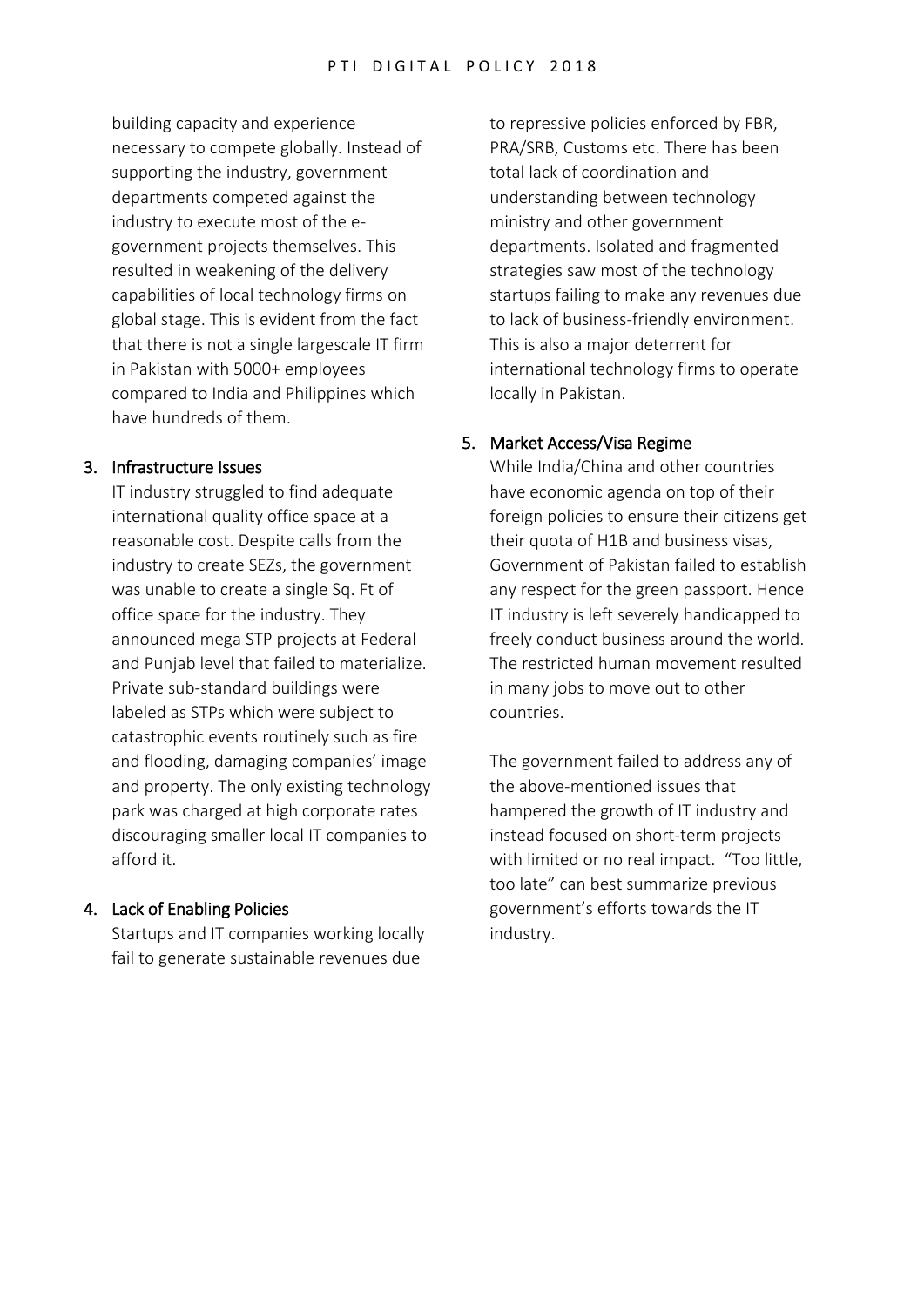# PTI Digital Policy 2018

The purpose of PTI's digital policy is to transform Pakistan into knowledge economy and uplift society by enabling 1 million high paying jobs for youth. Use IT to boost Pakistan's exports and produce world-class knowledge workers insync with international market trends.

# Vision

Transform Pakistan into a knowledge economy making IT the top contributor to Pakistan's exports and job creation.

We believe:

- Running businesses, training programs, incubation centers and venture capital investments is not the job of the government, rather its best left to private sector. Government's role is to support private sector by providing opportunities through public private partnership models and creating enabling business friendly policies.
- To become a knowledge economy, long term policy and programs are required rather than shortcuts.
- The key differentiator of Pakistan in global economy is its people; young, energetic and hungry. Hence only through major investment in people shall we get the best ROI for the nation.
- Services sector is the future of Pakistan's economic growth and IT industry provides the best value at scale. Exports yield of average \$18,000/head/year in the IT sector is one of the highest in any export-oriented sectors.
- There needs to be fundamental shift in mindset of the government from traditional industrial era thinking to knowledge economy thinking and this can best be done by providing leadership to people from the private industry.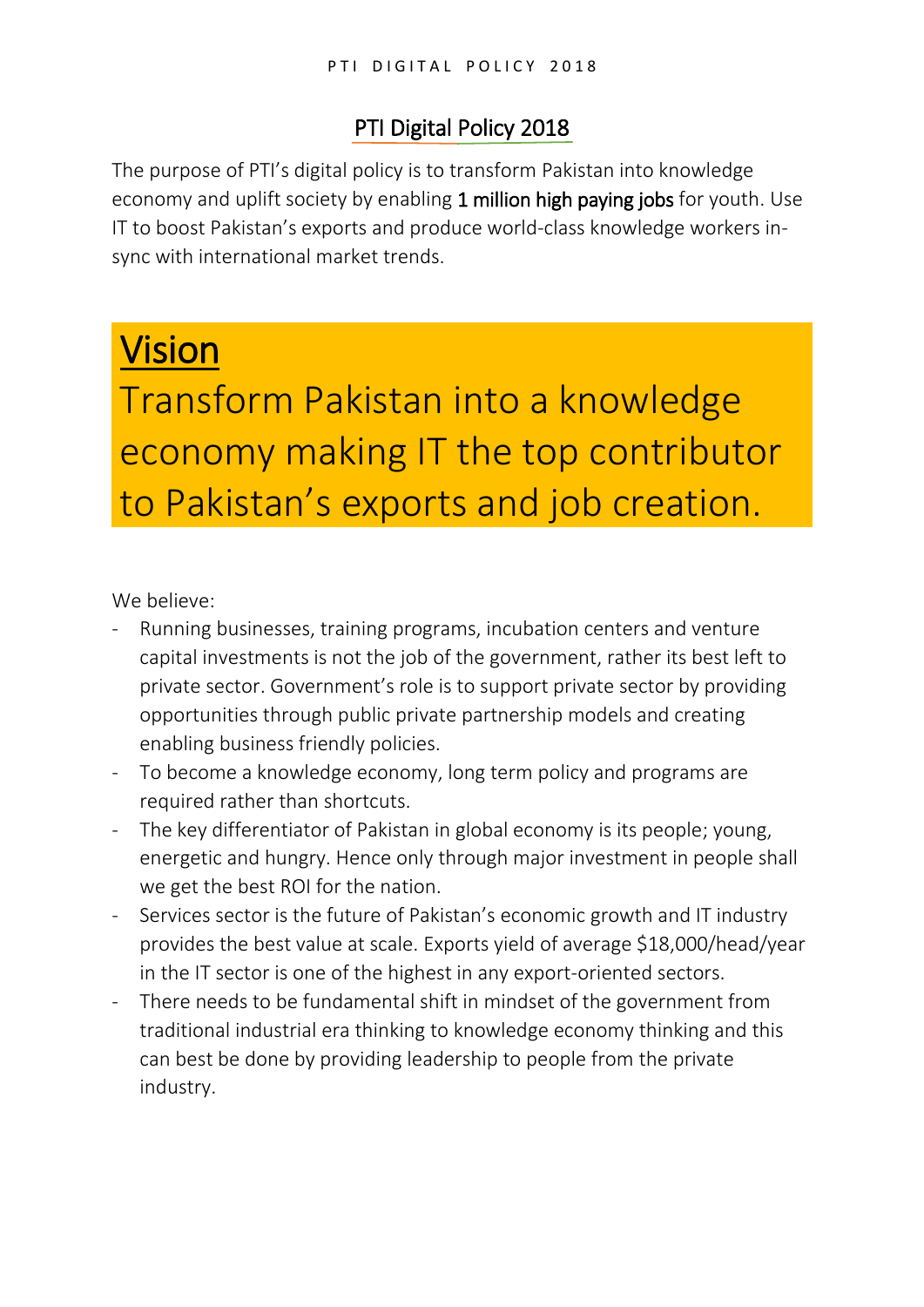## Executive Summary

As Pakistan's population continues to grow at staggering rate, there is an urgency to create jobs at a mass scale. Digital economies around the world are disrupting traditional industries making it difficult for developing countries to compete in a traditional industrial model. Automation is making millions jobless in China and elsewhere. Artificial intelligence and smart connected devices have made technology a matter of national security.

The biggest challenge Pakistan faces today are providing jobs to millions of young people entering the job market every year. Second biggest challenge that has put stability of the country at stake is rising disparity in imports/exports. While our neighboring countries have created millions of jobs in IT sector by focusing on education and enabling environment, Successive governments in Pakistan failed to create a holistic digital strategy.

PTI understands that the challenges given above also present an opportunity. This century will be ruled by nations that can recognize human potential and harness that through education and providing opportunities for entrepreneurship and business. PTI aims to create a digital policy that will convert the problem of population into its strength.

The IT/ITeS industry provides the best Return on Investment (ROI) for investment that will stay relevant for foreseeable future. While agriculture and traditional industries will become more automated requiring less human resource to deliver more productivity, IT industry can keep on providing high-end jobs for the future. Hence IT/ITeS holds a central position in economic policies of PTI government.

Key areas of intervention include:

- 1. Citizen Services and e-Government
- 2. Human Capital Development
- 3. Exports and Market Access supported by massive diplomatic & commercial drives
- 4. Infrastructure and Connectivity
- 5. Innovation Eco-system and Entrepreneurship
- 6. Policies and Regulations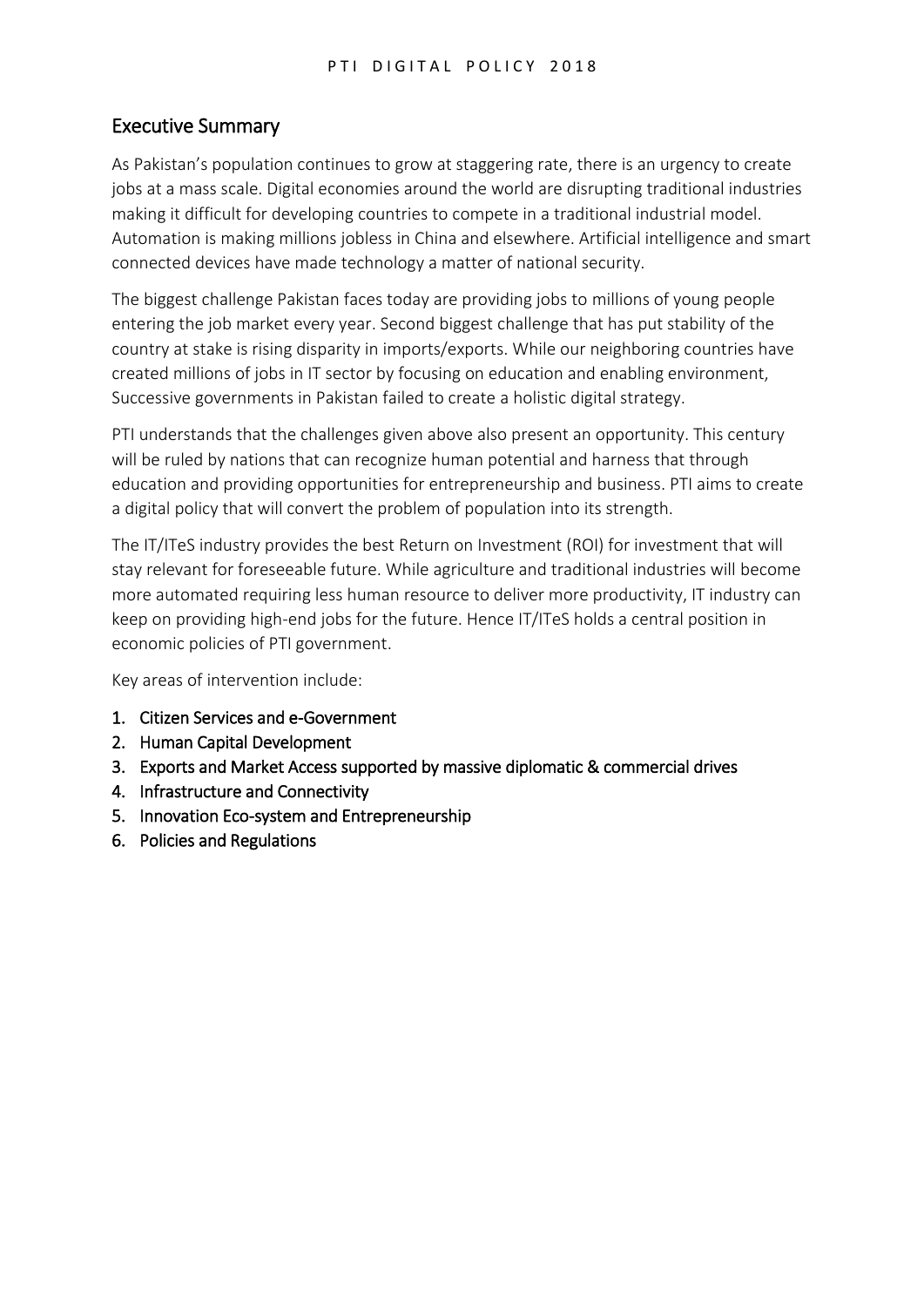## National Digital Transformation Initiative

Local digital eco-system must be strong and thriving before it can be a top exporter of IT services. The demand and supply of the existing eco-system can be repaired with a largescale digital government program. In addition to that, core ideology of PTI to provide corruption free good governance can be delivered through the Digital Governance Program. Hence with a view to strengthen the industry, increase competitiveness, build local capacity and to deliver good-governance to people of Pakistan, the National Digital Transformation Initiative will be launched. This program will be the biggest ever launched digital initiative that will catapult Pakistan into being a Knowledge Economy.

#### Knowledge Economy Authority (KECA)

Under leadership of PM of Pakistan, an office of Knowledge Economy Authority (KECA) with cross-sectional powers across the government departments will be established as a statutory authority. The authority will be headed by CIO, who will provide the expert leadership and will be from private sector. This is to ensure that the authority works with a more agile mindset compared to existing government bureaucracy. The strategic guidance will be provided by a committee chaired by the Prime Minister, comprising of cabinet members and members from the industry.

A centrally led hybrid governance model is proposed where provinces will appoint CIOs who will be responsible to align the provincial digital policies and programs with the national program. A Council comprising of CIOs from Federal and Provincial Governments will be established on the sidelines of Council of Common Interests (CCI) and will meet quarterly to review progress and resolve conflicts/issues.

Current major digital initiatives under other Federal Government Ministries and departments such as HEC, IGNITE, PSEB,

PRAL etc will be put under strategic direction of the Knowledge Economy Authority who will appoint a CIO for each ministry/department to run its digital strategy and programs. These CIOs will

ensure that a connected and shared ecosystem is developed aligned to central strategy in partnership with the industry that can provide basis for digitalization not currently possible due to isolated and fragmented approach.

#### Digital Transformation Initiative Program

Pakistan cannot become Knowledge Economy without a digital government therefore a major digital government program will be launched. Under the initiative, USD 2 Billion will be allocated over 5 years for digital infrastructure, citizen services and other e-government programs. Under the initiative, all the government contracting for digital transformation projects will be handled by Knowledge Economy Authority. The accumulated buying power will attract large technology players to establish credible local presence e.g. cloud platforms with national data stored locally. Also, centralized contracting will enable efficiencies due to collaboration across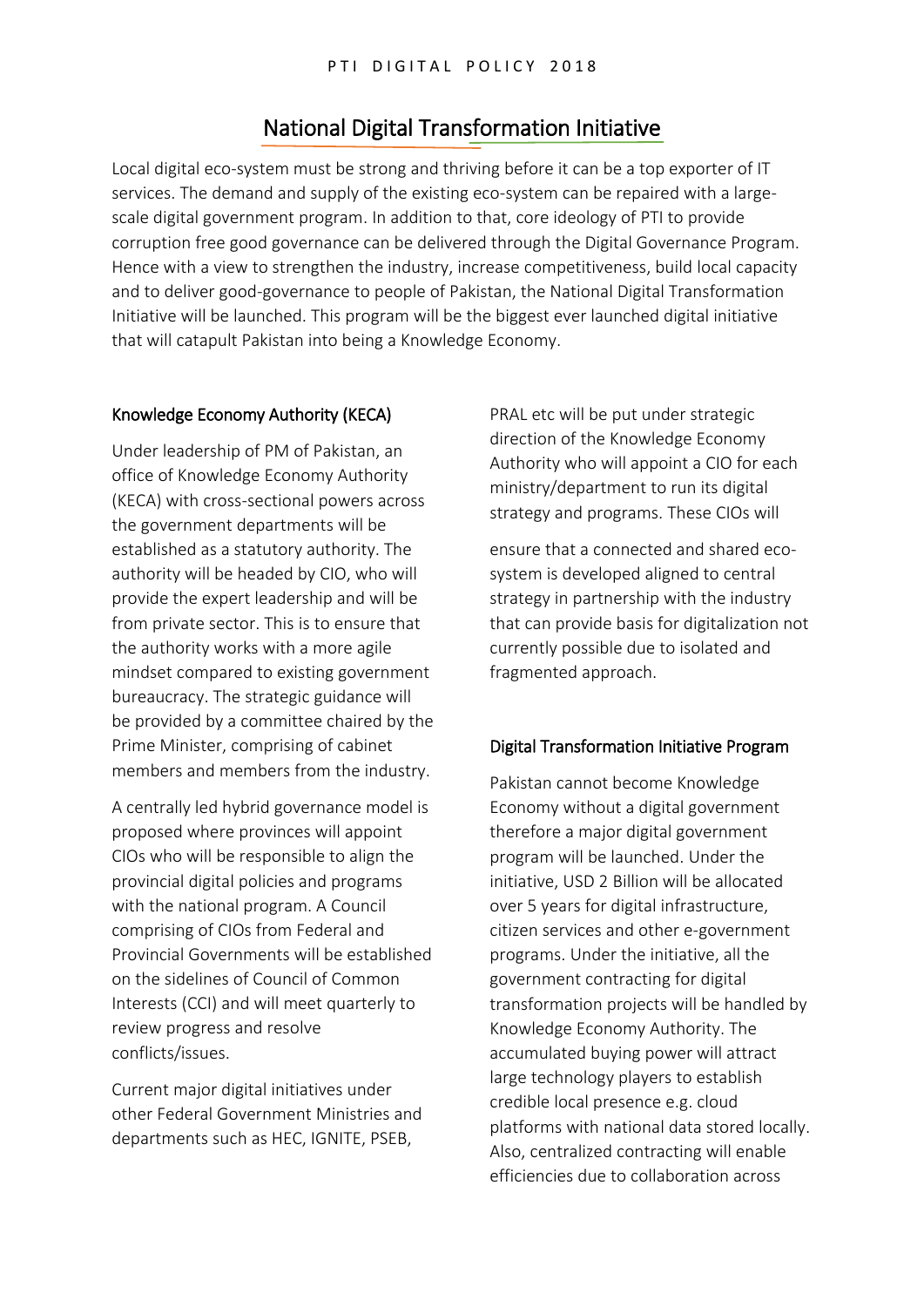government functions, eliminate redundancies and help ensure that national digital goals are being met with each successful project.

Government's Digital Transformation Initiative will have following priority objectives:

- Reduce compliance burden on businesses
- Improve revenue by increasing tax net
- Reduce corruption in government
- Efficiency in citizen services

#### Public-Private Partnership Model

PTI will be reversing the decades long practice of government competing for business with the private industry. Priority of PTI is to facilitate job creation in the private sector. One of the key objectives of the Digital Transformation Initiative is to support private industry to become globally competitive. Around the world, billion-dollar companies have been made possible by partnership with government and military.

Global Enterprises (like Huawei, ZTE, Samsung, LG, Hyundai, TCS, Infosys, Wipro, NCS were all engaged & supported by their respective Governments and subsequently pushed to compete globally.

Targets should be set to create, at least 10 global enterprises (+5,000 employees) and 25 Mid-size Companies (+1,000 employees) over the next 5 years.

Federal, Provincial Governments and 100s of poorly managed and loss making public sector organization desperately need huge investment into technology to adequately manage their businesses.

In absence of funding for such investments in IT, DFIs like WB & ADB try to pitch loans with huge wastages and lower ROI.

This calls for creating PPP (Public Private Partnership) to overcome funding constraints.

By outsourcing or partnering with industry we intend to gain following benefits:

- Graduates produced by universities will be absorbed and provided with hands-on training hence supply of experienced/quality workforce will improve.
- Companies will develop capabilities on next generation technologies at a scale such as AI, IoT, Big Data. Creating technology solutions locally will enable them to replicate their experience abroad.

CIOs in each of the relevant ministry and KECA will be responsible for professional program management to make PPP successful.

#### PPRA Rules

PPRA rules will be revised for SMEs/minority and gender inclusiveness. The revised rules will also give preference to companies that maintain long-term and sizeable local presence in Pakistan or to partner with local companies that perform actual work within Pakistan to derive the intended benefits of the digital transformation program spending. Microprocurement strategy will be encouraged for maximum inclusiveness.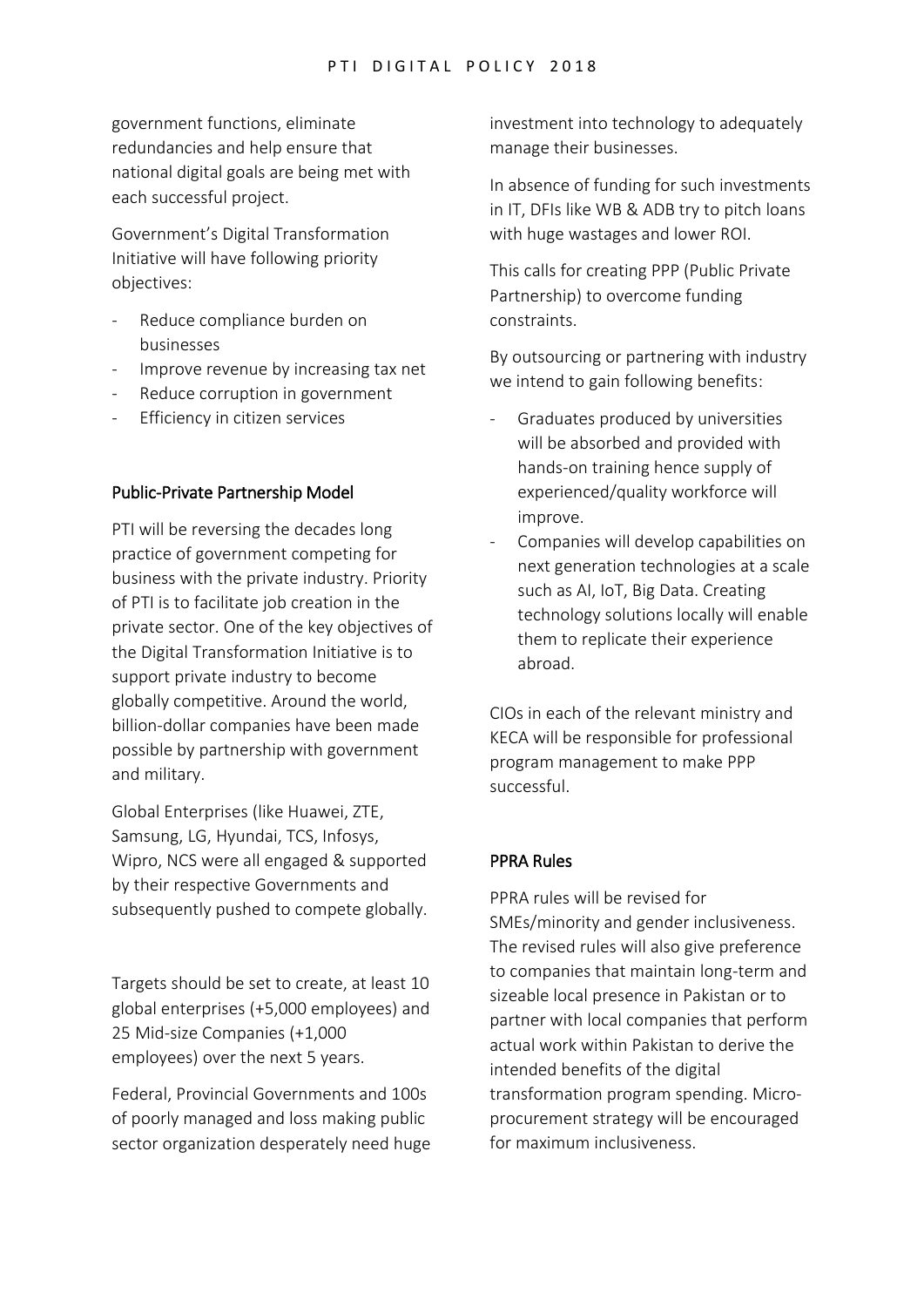#### Open Government Data

PTI will work to create a regulatory and legal framework to enable Open Government Data and platform for shared services. The purpose is to promote transparency, accountability and to create shared value. Startups and other government projects will be able to utilize the data in secure environment to create new services and applications. This will help to allow cross-boundary collaboration between various government departments and between public and private domains. E.g. affordable use of NADRA citizen identification to verify authenticity for online transactions. Clear policies will be developed on the use of data, managing privacy protection and handling of cybersecurity issues.

#### Cyber Security

Protecting government critical infrastructure and data from hostile attacks is a national security issue. Therefore, a comprehensive cybersecurity strategy will be developed to safeguard national critical infrastructure against cyber-attacks and to ensure that digitalization can be carried on confidently. This may include updating laws and regulations regarding privacy and data security and creation of national center for cyber security. Special digital forensics labs to counter digital frauds & cyber threats will be created. Training and capacity building for cyber security and mass awareness will also be key part of our national policy.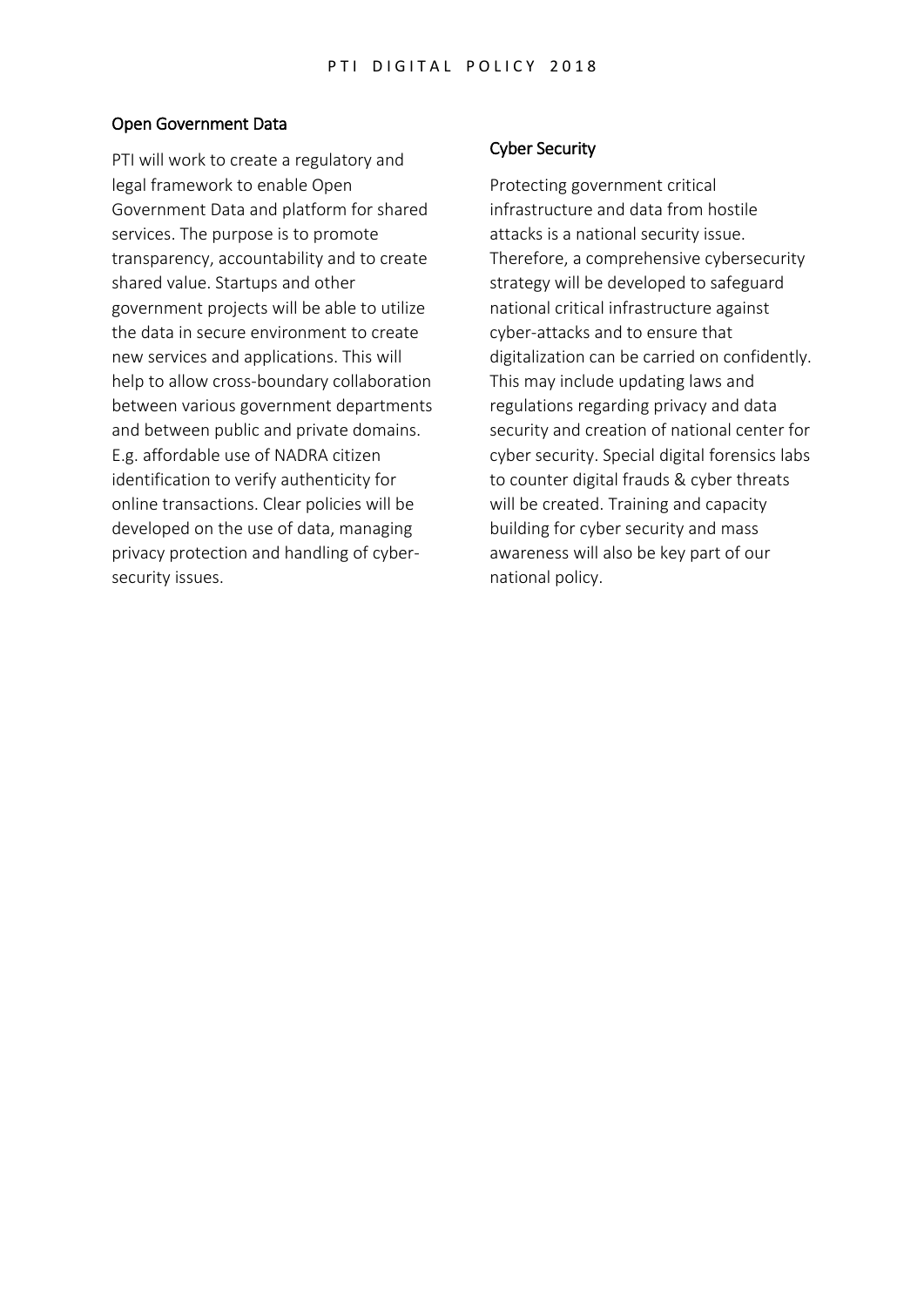## Human Capital Development and Capacity Building

Pakistan has world's third largest English speaking population of the world, a key ingredient in a successful IT exporting nation. However, a large part (70% according to P@SHA) of the total IT graduate output is not-employable and of low quality. On top of that, there are limited opportunities for the workforce to get hands on experience on next generation technologies due to demand-side issues of that kind of work. The Knowledge Economy can only be built on top of high quality human capital at scale. With the world's fastest growing youth population, investing in the human capital of Pakistan at a large scale is the only way to ensure future of Pakistan.

#### National Outreach Scholarship Program

Digital Economy provides a level playing field for rich and poor alike to create wealth and excel in career. However, the education needed to compete in the market comes at a high cost not affordable for majority of population in rural and remote areas. The aim of national outreach program is to identify the best minds with good aptitude in IT and place them in the top technology institutions fully funded by the government. The scholarship holders will be picked from top performing students from government schools/colleges across Pakistan. A total of 50,000 graduate scholarships will be provided over 5 years, that represents 10% of total needed IT graduate output of the country. The aim of this scholarship is to increase quality of the HR and to address the brain-drain issue that has affected the industry. Due to extreme shortage of hi-tech programmers globally, this would mean making 50,000 students employable as soon as they graduate. On average \$140M per year will be spent on the program. ROI of each student is \$20,000/year in exports income for the country hence covering the entire cost within first year of education completion.

#### Establishment of Tier-1 University **Campuses**

A target is set to produce 100,000 technology graduates per year by 2023. In order to achieve this, free land will be given on lease to top universities to establish an additional 120 new campuses around the country. Five thousand (5,000) new faculty jobs will be created in these campuses. To attract expat community to fill the roles, tax incentives on salaries of highly qualified staff will be provided.

Three new technology universities will be established to rival the best Asian technology universities.

### Maths & Science School Teacher **Certification**

Knowledge Economy Authority will work to improve secondary/higher secondary education especially in areas of Maths and Science. Hundreds of thousands of teachers working at secondary and higher secondary government schools are not well trained to deliver quality education. This results in students with weak foundation who struggle during higher education. To improve the quality of teaching of Maths and Science, KECA will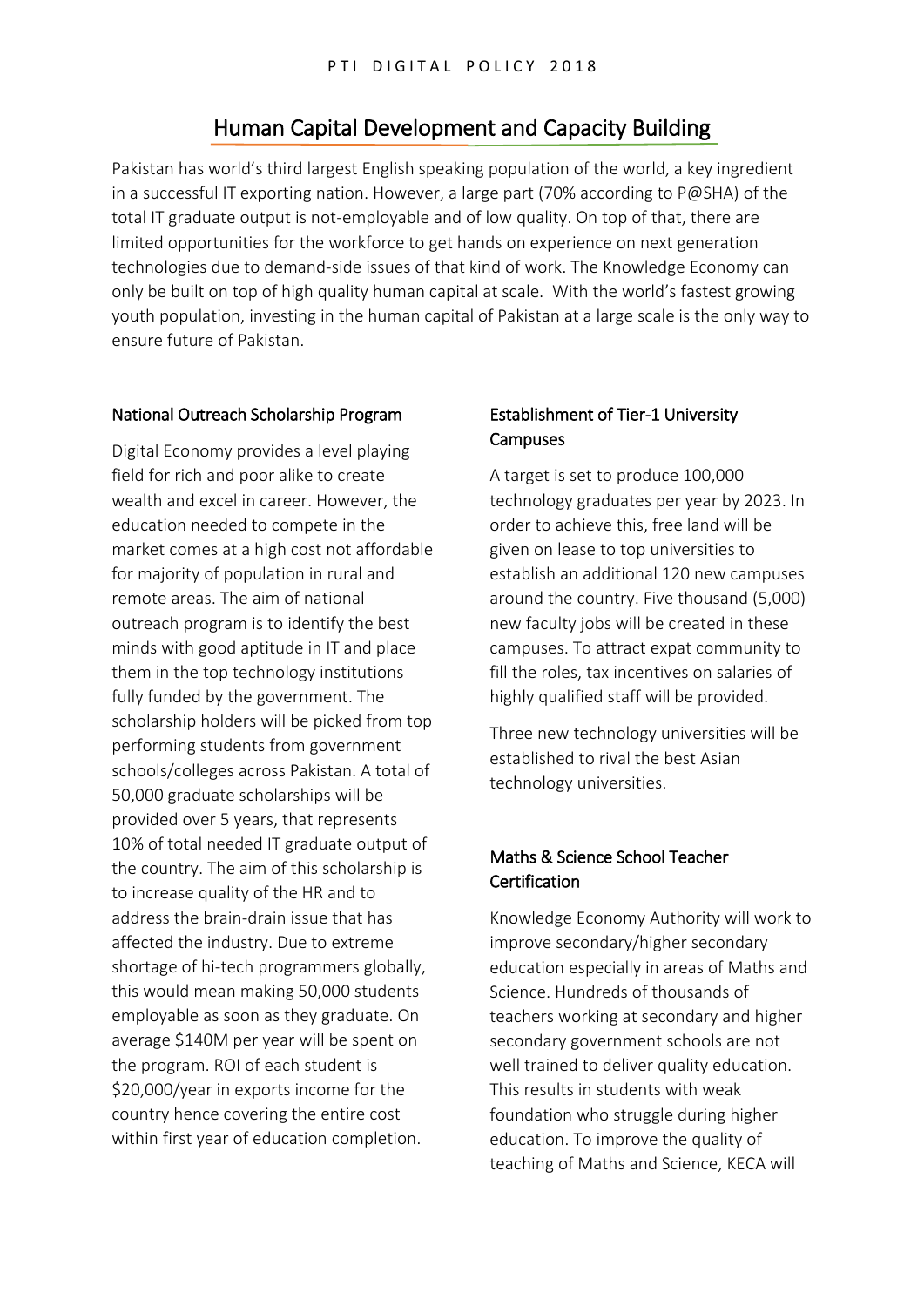launch a federally administered teacher certification program, that will offer Rs 5,000/month extra salary to secondary and higher secondary school teachers who pass the teacher certification. Learning resources and programs will be made available to them to train them on teaching methods and upgrade their knowledge. To maintain the incentive, teachers will be required to upgrade their skills and pass reassessment every 3 years.

#### Professional Training Programs

Technology is changing rapidly, and it is hard to design a program that can stay relevant for more than a year. Government will support the IT industry by subsidizing the training programs locally and internationally to help train middle management and expert technical resources as per their unique needs.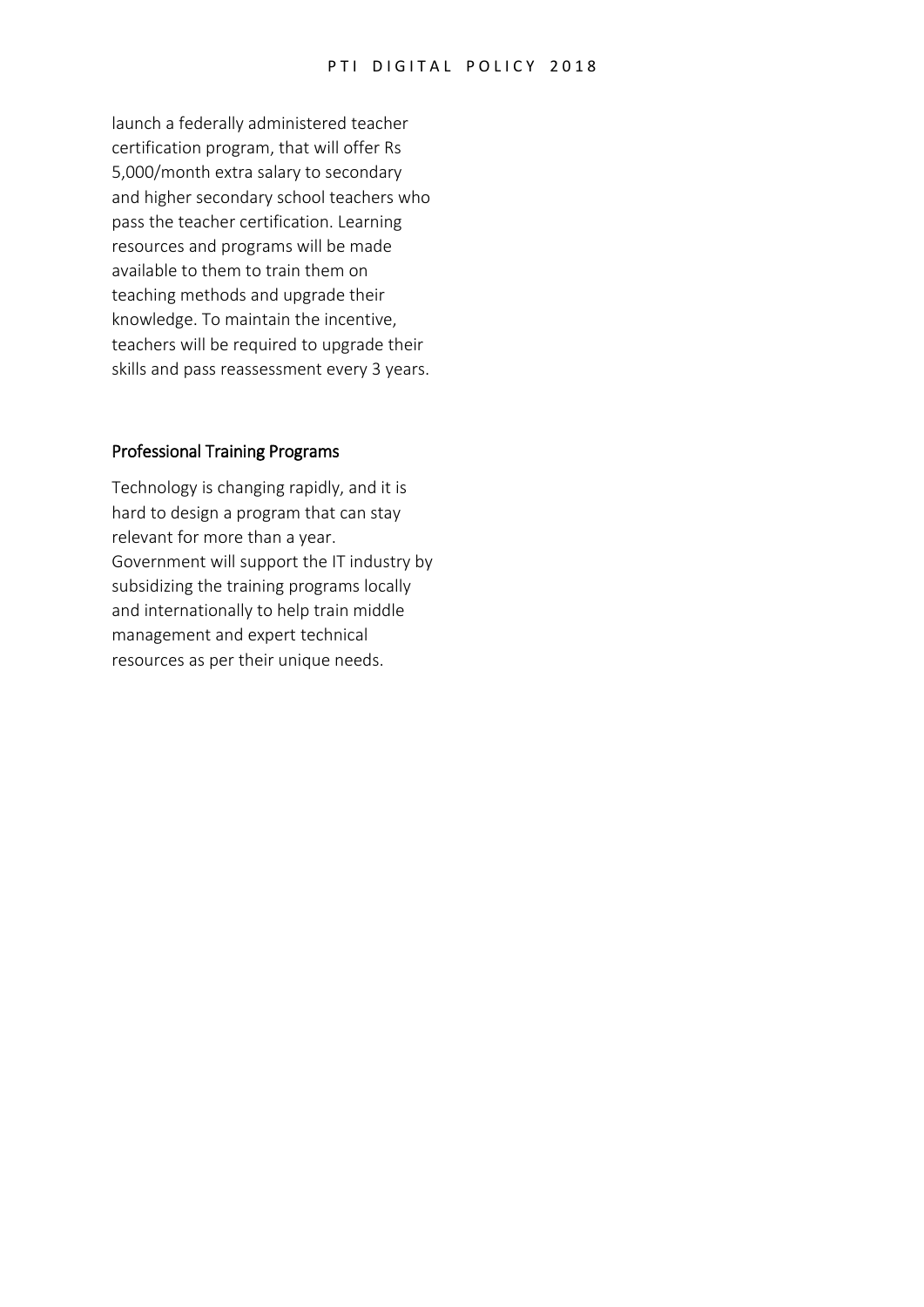## Infrastructure and Connectivity

#### Special Economic Zones (SEZ)

SEZs are important to create an industry eco-system. Five large technology clusters (SEZ) will be established to foster Industryacademia collaboration, promote R&D culture and provide protected/business friendly environment to industry/startups. These SEZs will improve the image of IT sector in Pakistan, provide a stress-free environment and bring thousands of unregistered SMEs above the fold. Total of 25 Million Sq. Ft. office space will be created. The SEZs will feature:

- One window operation
- Subsidized long-term land lease for companies to invest in their own infrastructure
- Subsidized rent on developed office space subject to job creation
- World-class infrastructure (Fiber/Power etc.)
- Easy public transport from city centers
- International conference center
- 10,000 seat call center/BPO space on flexible/turnkey basis
- CPEC partnerships (IoT factories in China, hardware manufacturers assembly etc.)

#### Broadband Internet and Connectivity

Highspeed and quality enforced internet infrastructure across the country is the key requirement to enable the digital ecosystem.

Telecom regulation will include minimum level QoS to be ensured for 3G/4G data connections and offering for business users of fast, reliable and affordable connections fit to run an internet business without disruption. City centers in 2<sup>nd</sup> and 3<sup>rd</sup> tier cities will be identified where business class internet availability will be enforced.

Considering high-speed internet as utility and critical infrastructure following steps will be ensured:

- Internet access for businesses/freelancers cannot be switched off under any circumstances
- Right of way laws will be introduced for broadband internet providers at a reasonable rate
- Tax policies to favor greater affordability of smartphones and mobile data/digital services
- Encourage applications/content production in local languages for greater adoption
- Digital literacy programs on Radio/TV
- Mobile broadband internet penetration to be doubled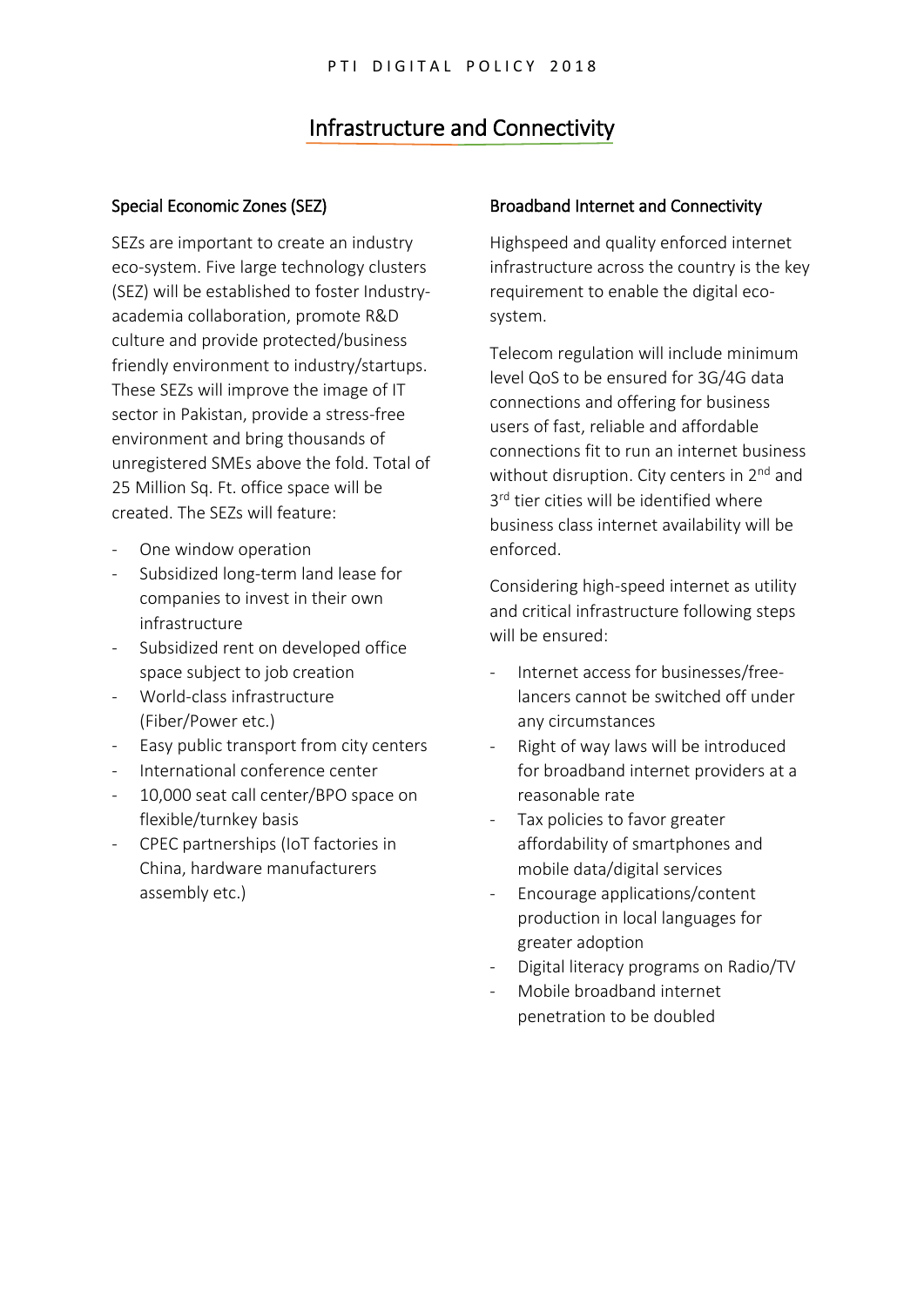## Int'l Market Access and Exports Growth

#### Brand Pakistan

A global PR campaign will be initiated to fix the perception of Pakistan overseas and to help create desirable image of Pakistan. This campaign will be promoting various aspects of Pakistan including tourism and trade leading the way. Global research firms will be encouraged to include Pakistan as a promising destination for IT outsourcing and it will be backed by "Made in Pakistan" campaign.

#### Expat Community Leadership

Pakistani expat community will be positioned at the heart of Brand Pakistan campaign. Prominent Pakistanis will be tapped in to create councils, taking initiative to market Pakistan with the backing of the embassies/consulates. Expats will be put in leadership role to propose and help execute interventions and projects. Each embassy will be given economic KPIs to meet and trainings will be provided to the ambassadors / commercial counselors on knowledge economy.

#### International Market Access

Trade will be the top agenda in bilateral talks with western countries. Diplomatic efforts will be made to solve following key challenges for Pakistani businesses:

- 1. Removal of travel advisories against Pakistan
- 2. Favorable visa regime for the technology workforce and business community of Pakistan

Efforts will be made to encourage partnerships with Chinese companies and collaboration opportunities through the CPEC project.

### Trainings for Ambassadors and Commercial Councils

Embassies and Constellates will be given KPIs and training to increase business with the country they are based in and facilitate Pakistani businesses in winning contracts. All Embassy staff will be trained on knowledge economy and its challenges.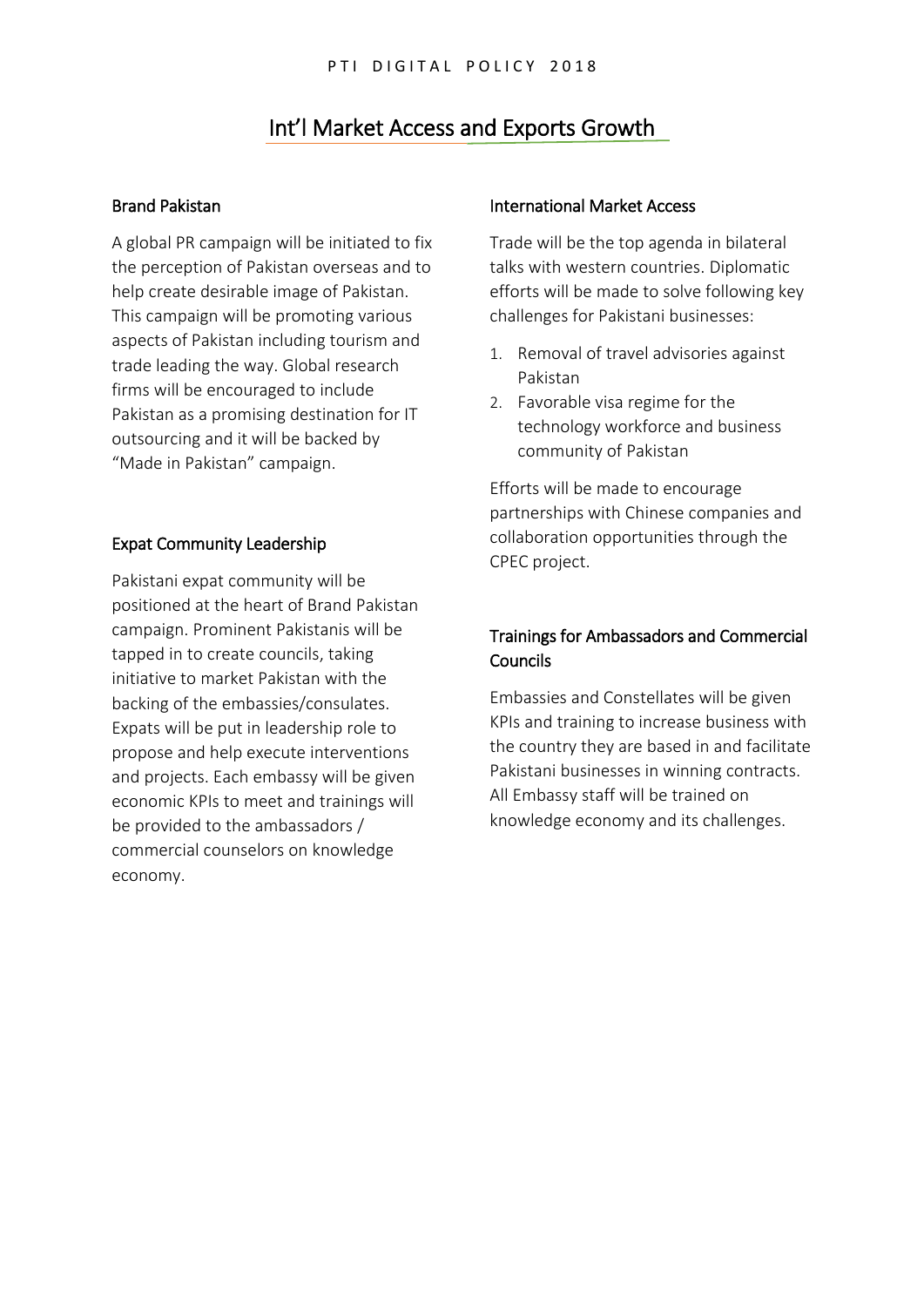## Innovation eco-system and Entrepreneurship

Despite creation of dozens of incubation centers in the past years, there has been no major success story. This is because once the startups pass incubation period, they face very difficult business environment; B2C models have major hurdles at policy, regulations and operational level; generating revenues and profitability is difficult in absence of market readiness and there are no major FDI in digital eco-system to pave the way for startups. In absence of local success, it's difficult for these startups to succeed abroad. It is the duty of the government to create an enabling eco-system that creates the foundation on top of which startups can thrive. Hence mass scale initiatives to create infrastructure and internet adoption, mobile payments adoption through government patronage, access to public data and forward looking centralized policy and regulatory regime is the key to ensure that startups can survive and thrive making real money and userbase.

#### Perpetual E-Government Hackathon

Knowledge Economy Authority will define key challenges to be solved in areas of education, healthcare, agriculture, public services etc. Through public private partnership model, companies and startups will be offered access to public departments, data and stipend to solve key problems. Entrepreneurs will be able to gain experience on large datasets and userbase on technologies such as AI, IoT, Analytics etc and perfect their products/solutions in a supportive and real environment. Revenue sharing models will allow them to reap benefit of successful implementation of their ideas. Having successful implementation at government scale will help them gain credibility in the market to have commercial success. Also, digitization may be achieved on PPP model on revenue share basis.

#### City as a Lab

This initiative will encourage a controlled risk taking and open-mindset in the government at city level (Federal capital) e.g. CDA. This will allow experimentation

on trying to create new business models in PPP. e.g. How Metro bus stations could partner with bike-sharing startup to increase adoption and provide critical mass. Or Islamabad Police could incubate video analytics startups to identify potential crimes. These provide essential real-life data to train expert resources and help solve local problems.

#### Startups eco-system

The creation of digital transformation projects, digital society, open government data in itself creates a lot of opportunity for startups due to increased business, userbase and enablement. In addition to creating the enabling environment for easy adoption following policies will be pursued:

- Tax benefits and supportive policies for venture capital firms/startup investors to encourage local business groups and international funds to invest in startups
- Sales tax rationalization at 5%
- No withholding or minimum tax on startups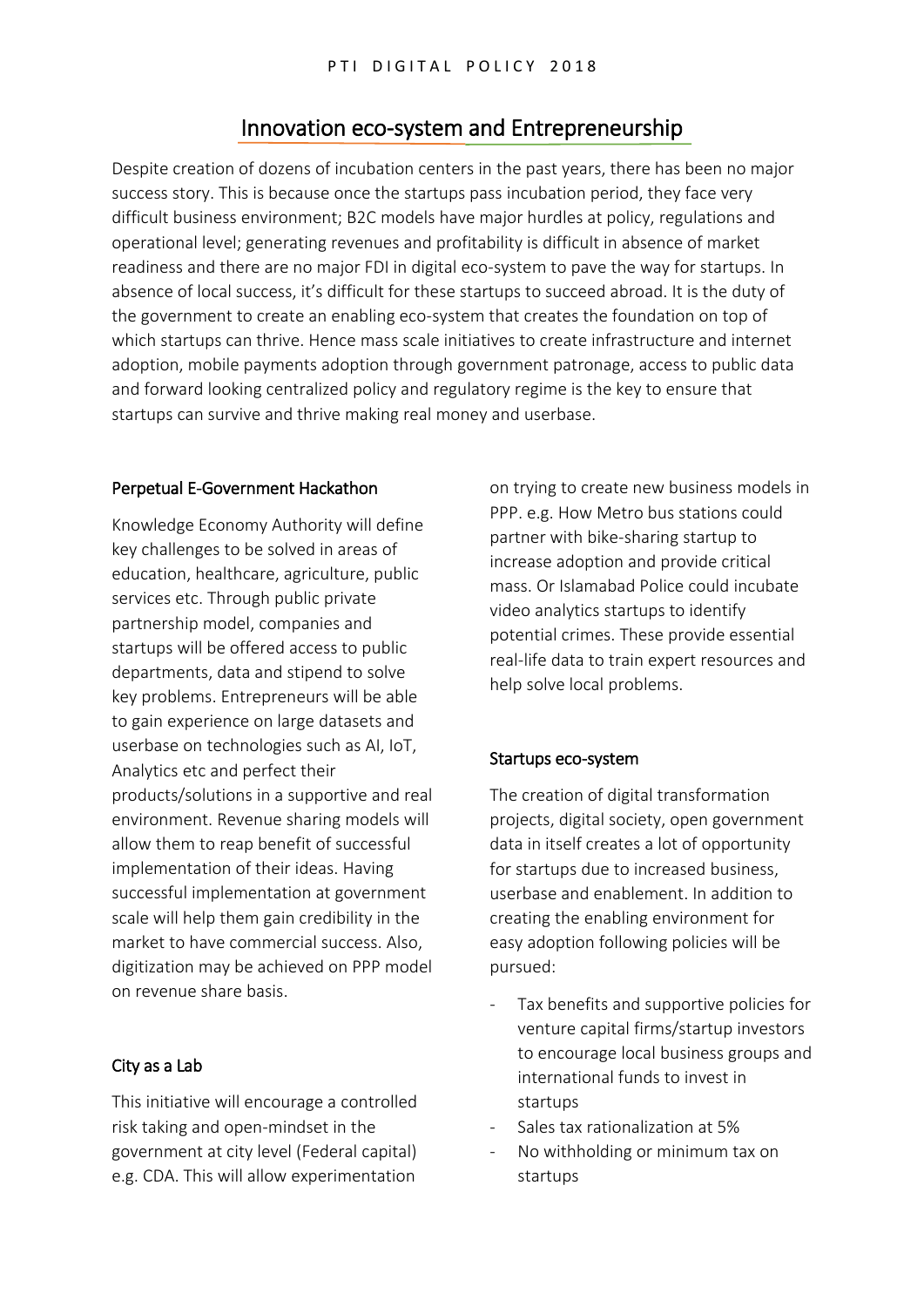- Knowledge Economy Authority to spearhead informed, predictable and future-looking policy formation acrossministries and provinces to support new business models and disruptive technologies
- Creation of government supported venture fund on PPP model to solve local problems in areas of public interest.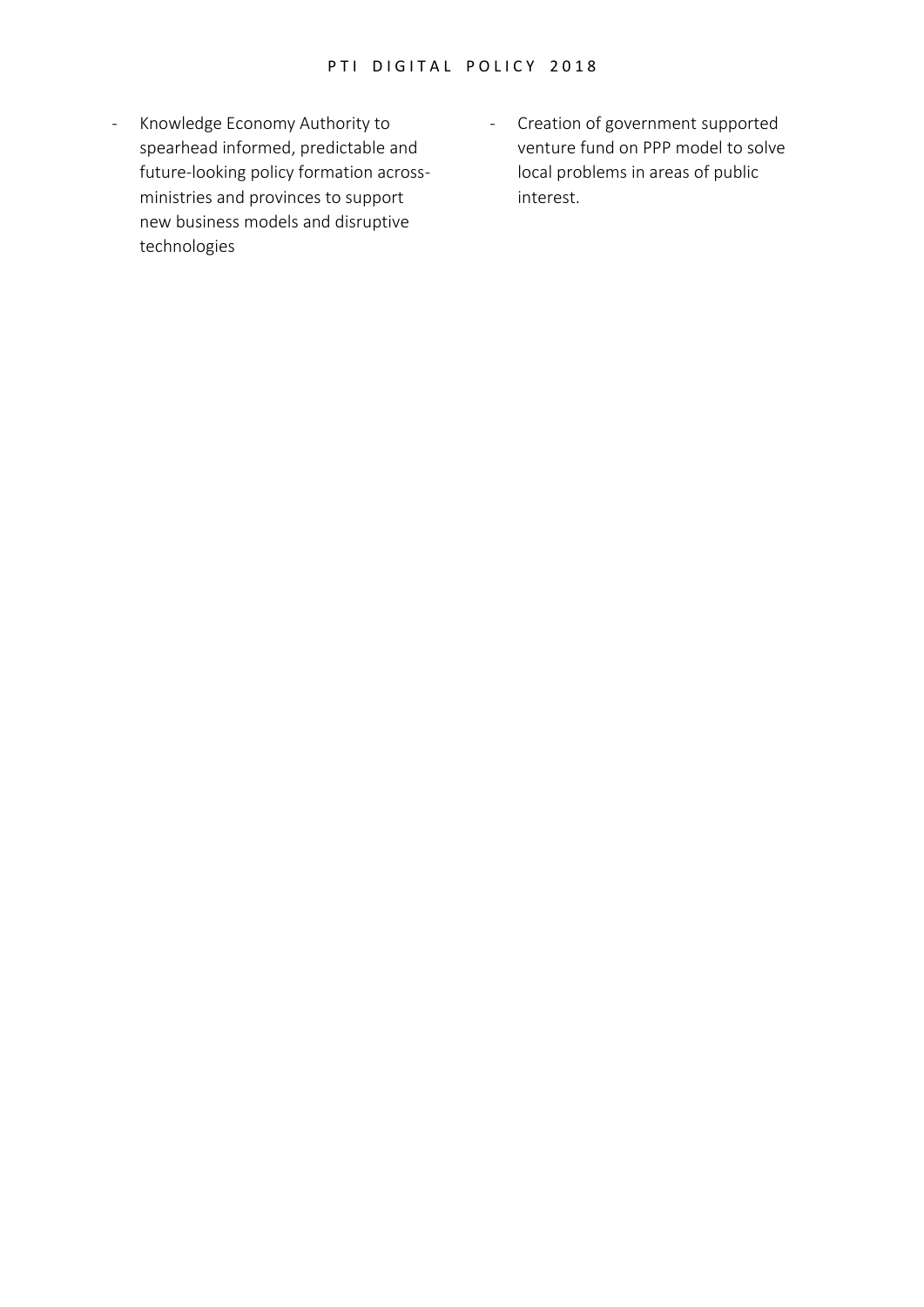## Policies and Regulations

Digital companies are often misunderstood by traditional government authorities hence they need supportive regime that is expert in such matters. Knowledge Economy Authority will have statutory authority to create policies and regulations for all forms of knowledge economy companies across various sectors. Following are some of the key priorities from policy point of view

#### National Digital Policy

Enabling laws and regulations will be created and enforced nationally to ensure privacy, security, standardization and data sharing across various government departments and private sector including the telecom sector. Provinces will be encouraged to align their digital policies to national policy to create an enabling environment for nationwide operations of firms. Every effort will be made to remove double taxation and other conflicts between provinces.

#### Ease of Doing Business

Government will work to create onewindow operation and reducing compliance burden by policy alignment, reviewing and updating sectoral policies and regulation. Digitization of government departments across all sectors will be achieved. Simplification of processes for foreign ownership of companies is priority to encourage international investments.

Target will be set to increase global ranking of Pakistan in ease of doing business, network readiness indices and other global rankings to position Pakistan as a business-friendly country.

Freelancer community will be recognized, making it easy for them to register, open

bank accounts and receive international payments.

#### Taxes and Regulatory Regime

A forward looking regulatory and tax regime will be created that may be frequently revisited to make room for new business models and innovative offerings. Sales tax on services will be reduced to 5% to encourage adoption. Withholding and minimum tax regime will be removed from the knowledge economy companies.

#### Documented Economy

For the industry to flourish it is important that formal documented economy is encouraged while undocumented economy is disincentivized. Measures will be taken to incentivize companies that are documented. Regulatory bodies such as tax collectors will be trained and effective dispute resolution bodies with association representation will be created. Tax credits will be introduced for companies demonstrating new job creation to encourage documentation of knowledge economy.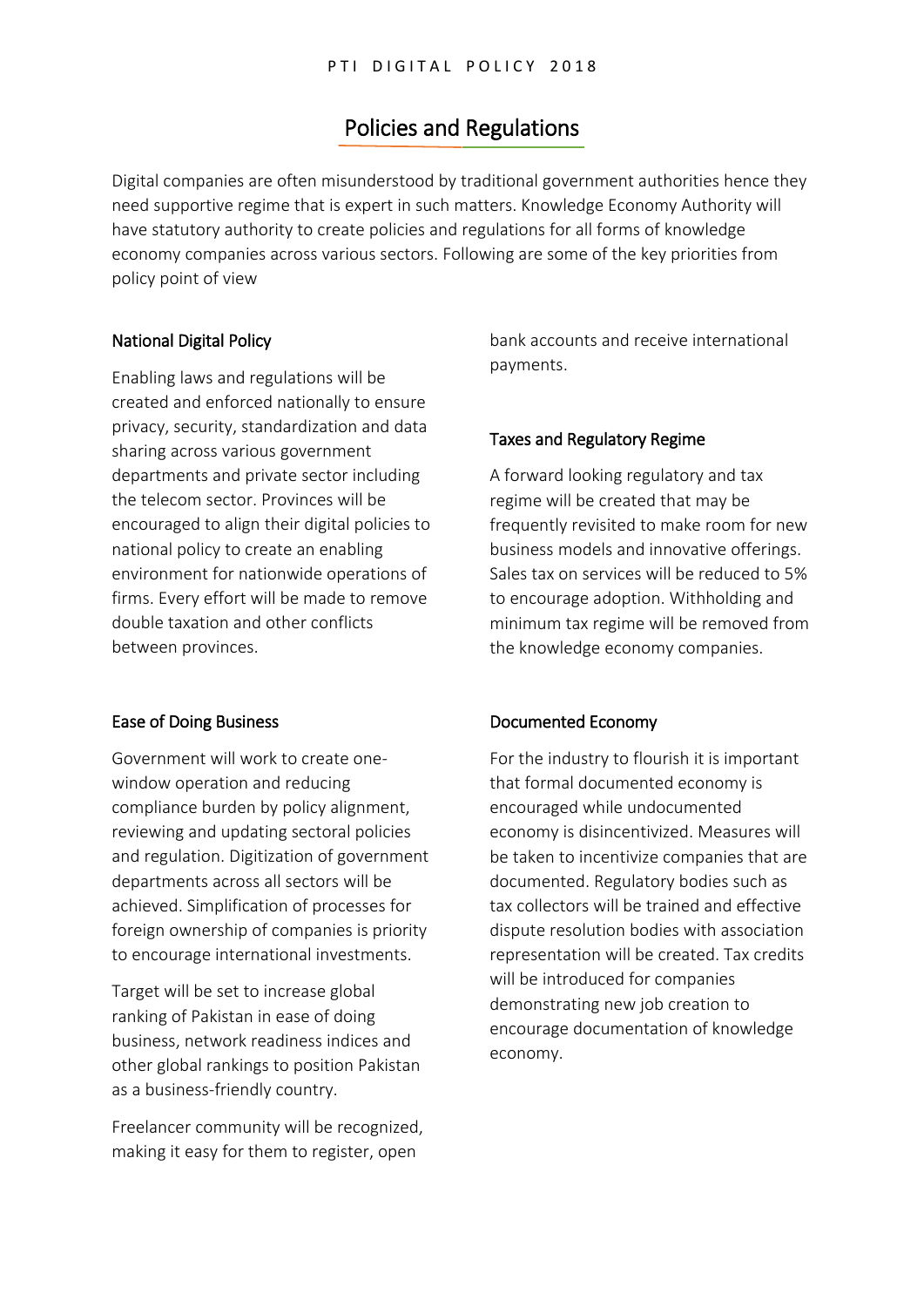#### IP and Copyrights Courts

Special courts and dispute resolution forums will be created with judges who are experts in intellectual property matters and copyrights. Enforcement of the law will be under these courts and business continuity will be paramount importance for the law enforcement agencies. SEZ will provide supervision to ensure no enforcement authorities can disrupt the knowledge economy business without cause.

#### Mobile Payments/Cashless Society

Policies and regulations to encourage cashless society for documentation of economy, bringing individuals and businesses to tax net and providing enabling environment for startups and ecommerce companies. Government services and handouts including registrations, scholarships and pensions will be paid through mobile wallets to encourage adoption. Mobile money accounts will be primary tool for financial inclusion at mass scale.

#### E-Commerce, Marketplaces & Digital Platforms

Favorable regulatory and policy support will be provided to e-commerce companies to grow the sector at par with international standards. Knowledge Economy Authority will have a sector specific multi-stakeholder committee to ensure barriers to doing online business are well understood and removed. Formal engagement with ridesharing and sharing economy sector to create policies in best

interest of the consumers and the market growth.

#### Disruptive Technologies (Bitcoin, IoT etc.)

Expert consultants in subject area from private industry will be employed by the Knowledge Economy Authority to ensure new and disruptive business models and technologies are well understood and given breathing space until an informed policy can be developed. Unless declared illegal, digital services will be allowed to operate without intervention from other authorities. A formal advice will be required by traditional authorities such as FIA, commissioners, tax authorities before forming any opinion and interpreting law on the digital companies.

#### Inclusion and Empowerment

Favorable policies will be developed to ensure that gender disparity and people with disabilities are given share in jobs and opportunities. Hence for the companies that are seeking to sign-up government projects will be required to have basic requirements fulfilled including ensuring separate washrooms for women in office, having accessibility for walking impaired etc. Other policies to support women and people with disabilities in procurement will be developed.

Issues of freelance community and remote workers will be resolved to ensure maximum job opportunities are created across the country. Issues in international money transfer and bank account opening will be resolved.